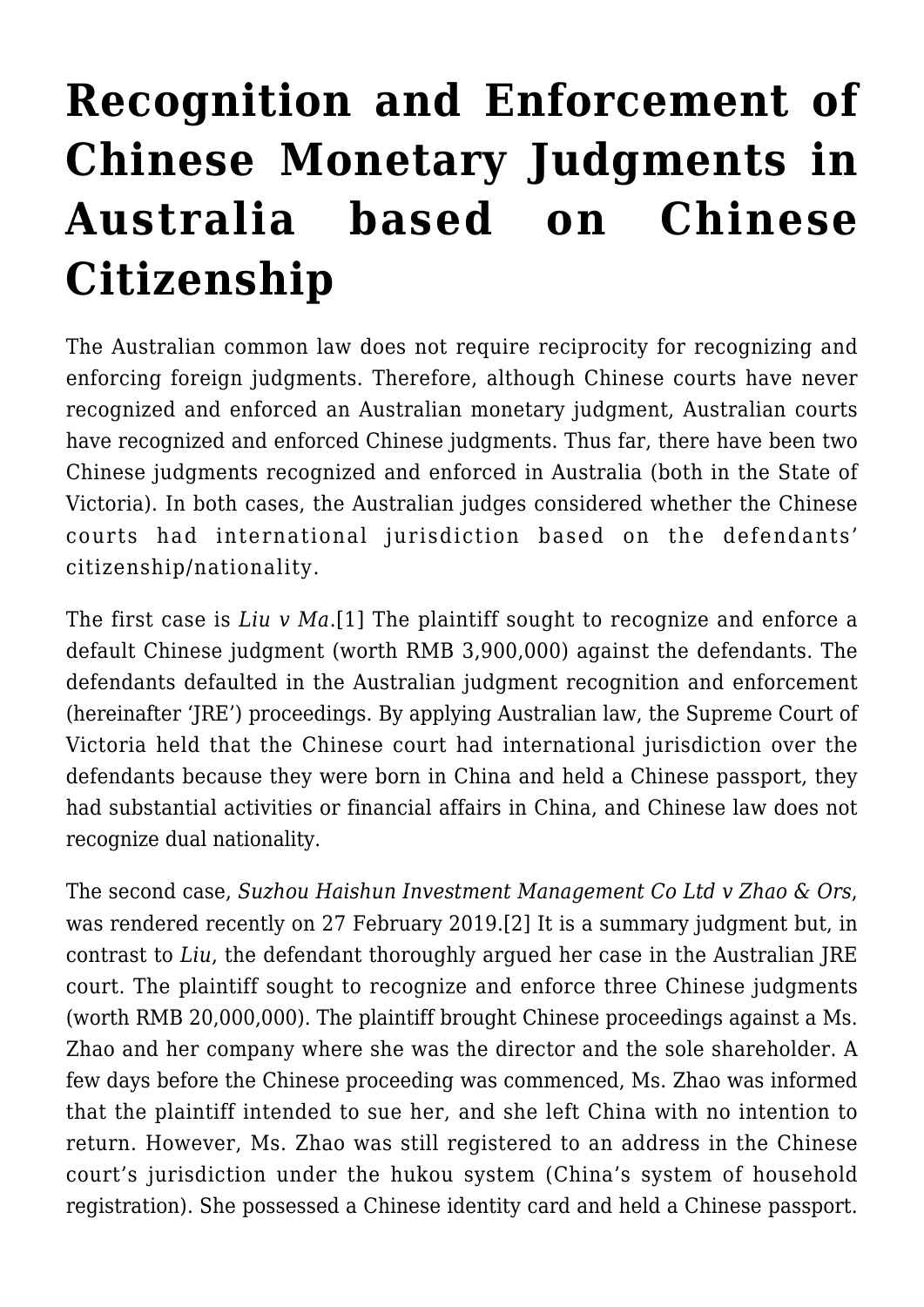The plaintiff tried various ways to serve Ms. Zhao but was unsuccessful. Finally, the service was conducted by public announcement. Ms. Zhao defaulted in the Chinese proceedings. But at the first hearing, a man purporting to be an employee of Ms. Zhao's company appeared before the Chinese judge. This man was asked by the Chinese judge whether he knew Ms. Zhao, to which he responded that she was 'the boss.' Although this man did not hold Ms. Zhao's power of attorney, he nevertheless indicated that he had with him documents verifying that Ms. Zhao was diagnosed with depression which explained why she could not attend the hearing. The Chinese court held that Ms. Zhao was aware of the proceedings and service by the public announcement was effective. Chinese judgments were rendered against Ms. Zhao and her company. Her company had no assets in China, so the plaintiff went to Australia to locate Ms. Zhao. The Australian court held that service by the public announcement was legal according to Chinese Civil Procedural law and there was no denial of natural justice. The Australian court also held that the Chinese court had international jurisdiction. First, because the parties submitted to the Chinese court by a choice of court clause in the loan contracts. Second, Ms. Zhao was a citizen of China, possessed a Chinese passport, held an identity card and submitted to the jurisdiction of the Chinese Court by agreement, so it is not necessary to decide whether she was considered by Chinese law to be domiciled in China.

<span id="page-1-1"></span><span id="page-1-0"></span>Although the defendant's citizenship is not a ground for Australian courts to exercise direct jurisdiction, it remains to be ground in the Australian JRE proceedings to determine whether a foreign court has international jurisdiction. In *Independent Trustee Services Ltd v Morris*,[\[3\]](#page-3-2) the plaintiff applied to enforce a UK judgment in Australia on the ground that the defendant had an active UK citizenship. The defendant was a UK citizen and held a UK passport issued in 2003 and current until 2013, and he used this passport to travel to Australia. The Supreme Court of New South Wales found that the defendant's citizenship was not some relic of an early stage of his life but was an active part of his present situation on which he had relied for international travel and for other purposes. It held that the UK judgment should be recognized and enforced because citizenship of a foreign country means allegiance to the foreign country, and it is a recognized ground of international jurisdiction on which the effectiveness of foreign judgments is accepted under the common law. However, even the judge deciding *Morris* acknowledges the 'absence of citation in the English authorities of any case in which this ground of jurisdiction has been contested and upheld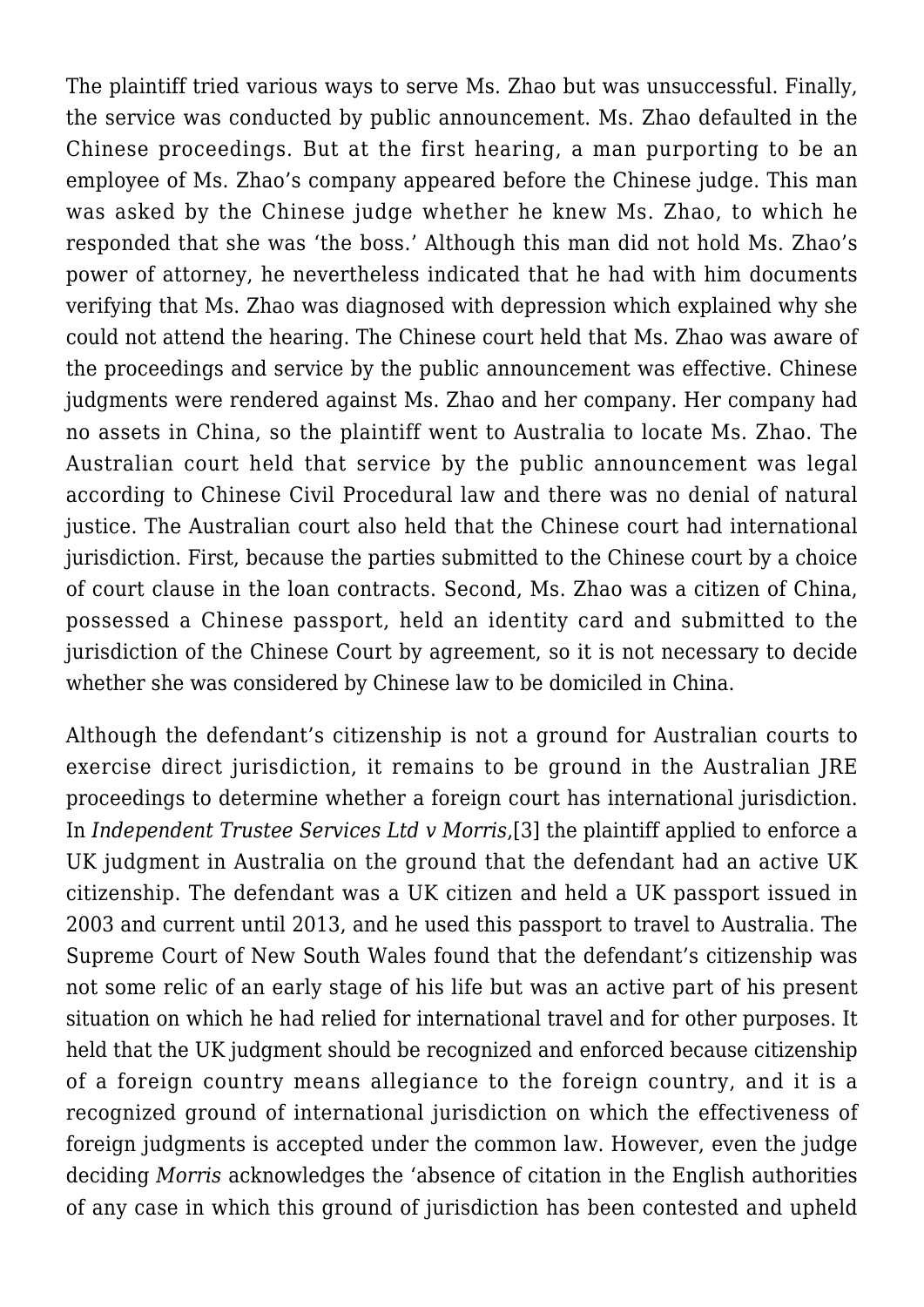after argument'.[\[4\]](#page-3-3) *Liu* cites the English case *Emanuel v Symon[\[5\]](#page-3-4),* which found that a foreign court has international jurisdiction if the defendant is a subject of the foreign country in which the judgment has been obtained. However, this is a dictum rather than a holding. As Dicey, Morris and Collins The Conflict of Laws indicates there is no actual decision in English common law which supports that the courts of a foreign country might have jurisdiction over a person if he was a subject or citizen of that country. Private International Law in Australia by Reid Mortensen and et al also considers active citizenship is a dubious ground of international jurisdiction.

<span id="page-2-3"></span><span id="page-2-2"></span><span id="page-2-1"></span><span id="page-2-0"></span>The cases involving Chinese citizenship and Hukou are more complicated. First, the fact that China does not recognize dual citizenship does not mean China is necessarily a Chinese citizen's domicile. A Chinese citizen automatically loses his/her Chinese citizenship only when a Chinese citizen has obtained foreign citizenship and resides overseas.[\[6\]](#page-3-5) It is not uncommon that a Chinese citizen may reside overseas under a foreign permanent residency visa. Second, these groups of Chinese citizens still maintain a registered address in China (Hukou). This is because every Chinese citizen must have a Hukou even if s/he resides abroad. This Hukou may enable them to receive Chinese pension and voter registration. Third, under Chinese civil procedure law, a Chinese court has jurisdiction on a Chinese citizen when his or her Hukou is in its jurisdiction,[\[7\]](#page-3-6) even if the Chinese citizen (defendant) is not present in China when the initiating process is commenced. If all other service methods are not successful, people's courts can use a public announcement to effect service. The question is whether Australian courts recognize and enforce the consequent Chinese default judgment based on the defendant's citizenship. I would suggest Australian courts to be cautious to follow *Liu* and *Zhao* regarding the issue of citizenship. The classical grounds for international jurisdiction are presence and submission. Service by a public announcement is hard to establish international jurisdiction on a defendant who is neither present nor submitted. Citizenship as a ground of international jurisdiction has been doubted by three English High Court judge[s\[8\]](#page-3-7) and rejected by the Irish High Court.[\[9\]](#page-3-8) Additionally, *Liu* is a default judgment, so the citizenship issue has not been contested, and the defendant in *Zhao* submits to Chinese court by a choice of court clause.